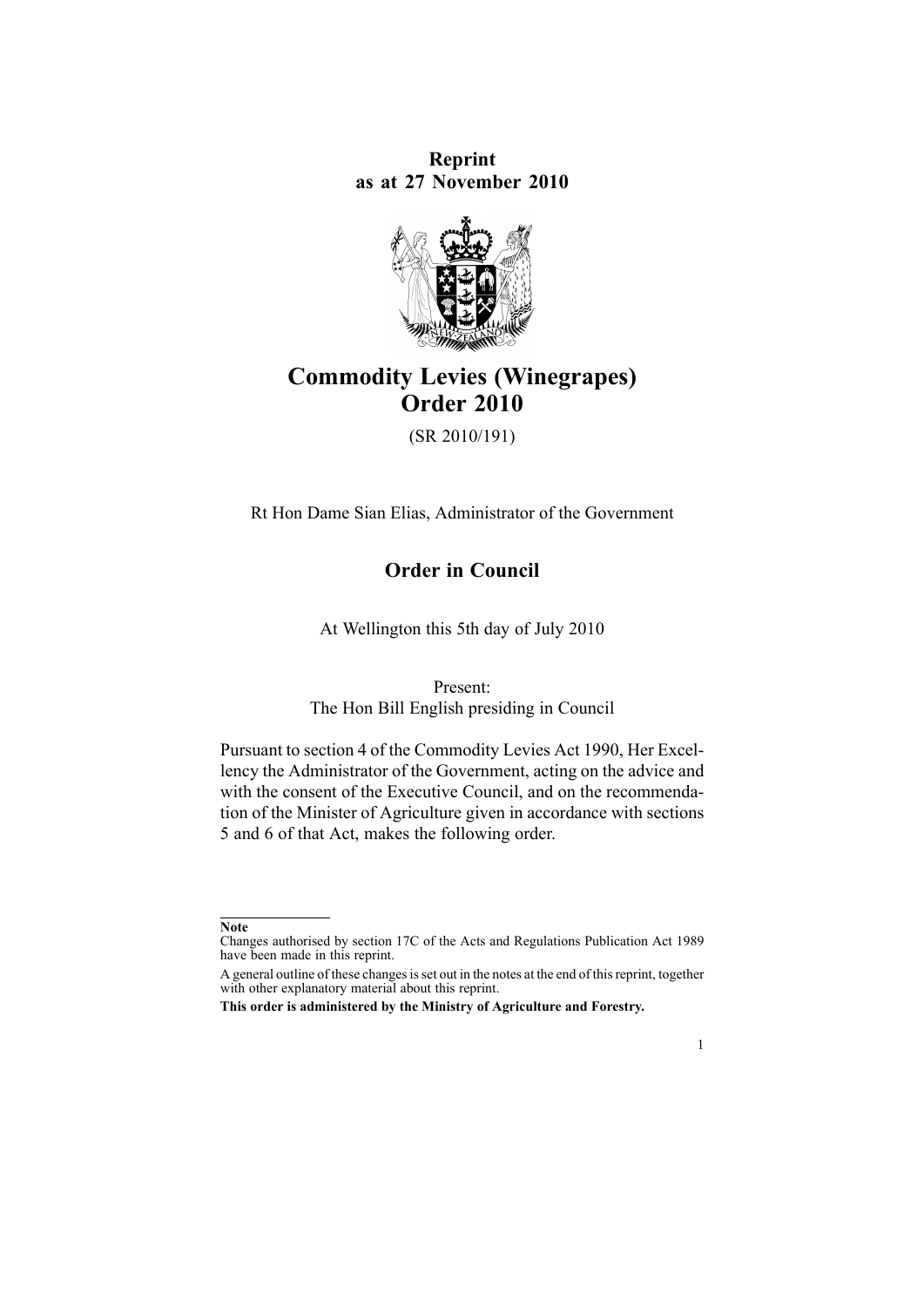#### **Contents**

|                |                                                                      | Page             |
|----------------|----------------------------------------------------------------------|------------------|
| 1              | Title                                                                | 4                |
| $\overline{c}$ | Commencement                                                         | 4                |
| $\overline{3}$ | Interpretation                                                       | $\overline{4}$   |
|                | Levy imposed                                                         |                  |
| 4              | Levy imposed                                                         | 5                |
|                | Responsibility for payment of levy                                   |                  |
| 5              | Grower primarily responsible for paying levy                         | 5                |
| 6              | Person who must pay levy                                             | 5                |
|                | Rate of levy                                                         |                  |
| 7              | Basis of calculation of levy                                         | 6                |
| 8              | Notional price of winegrapes made into grape juice or<br>concentrate | 6                |
| 9              | Levy to be paid at single rate                                       | $\boldsymbol{7}$ |
| 10             | Maximum rate of levy                                                 | $\tau$           |
| 11             | Actual rate of levy set by Council                                   | $\tau$           |
| 12             | Previous rate applies if new rate not set                            | $\tau$           |
| 13             | Notification of rate of levy                                         | $\overline{7}$   |
|                | Time for payment of levy                                             |                  |
| 14             | When levy payable                                                    | 8                |
|                | Spending of levy money                                               |                  |
| 15             | Levy money must be spent                                             | $8\,$            |
| 16             | How levy money to be spent                                           | 9                |
| 17             | Consultation on how levy money to be spent                           | 9                |
|                | Record-keeping and information requirements                          |                  |
| 18             | Returns provided by growers and buyers                               | 10               |
| 19             | Growers must keep records                                            | 10               |
| 20             | Buyers must keep records                                             | 11               |
| 21             | Council must keep records                                            | 11               |
| 22             | Confidentiality of information                                       | 12               |
|                | Miscellaneous provisions                                             |                  |
| 23             | Conscientious objectors                                              | 12               |
| 24             | Remuneration of auditors                                             | 12               |
|                | Mediation of disputes                                                |                  |
| 25             | Appointment of mediators                                             | 13               |
| 26             | Remuneration of mediators                                            | 13               |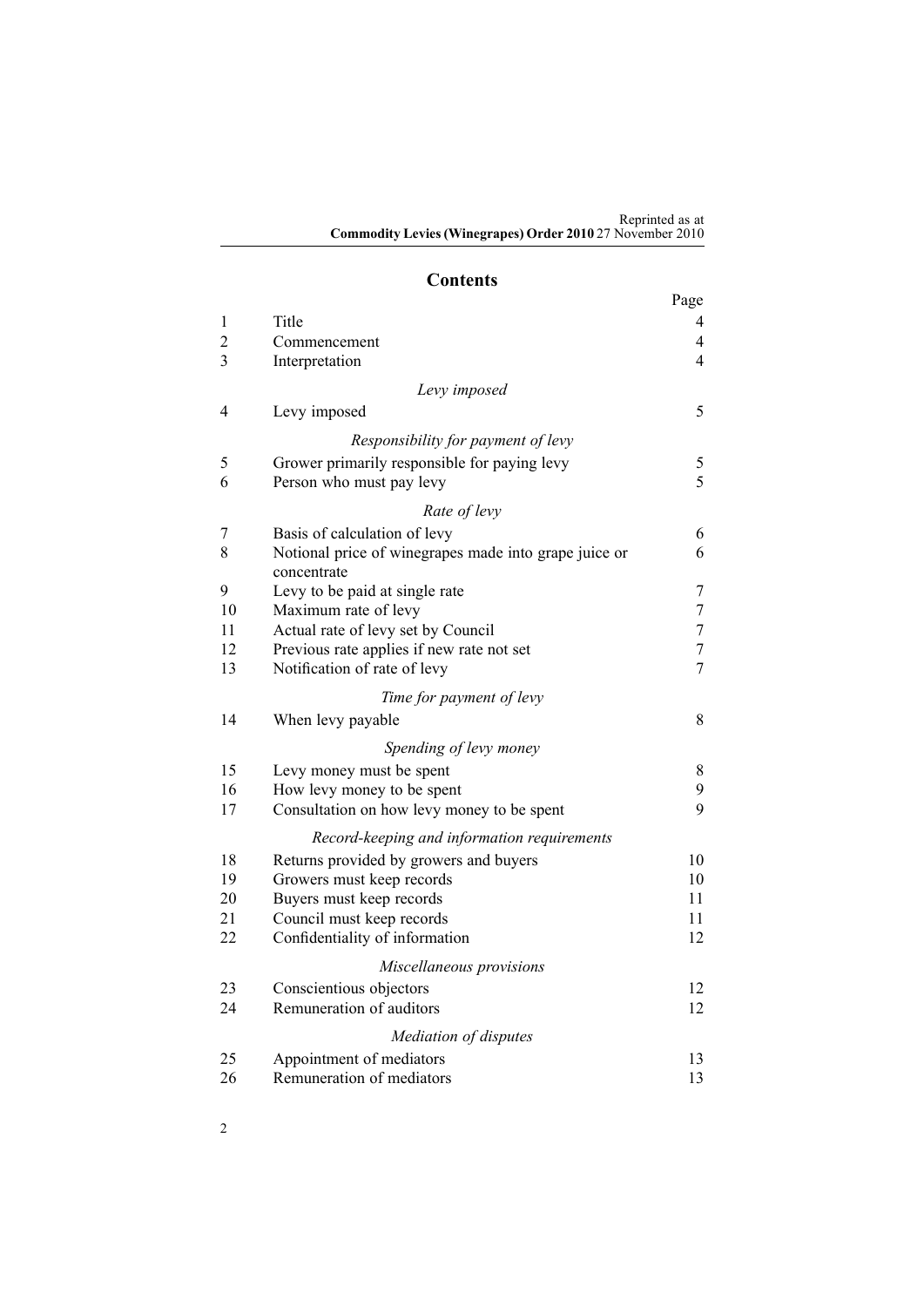| Reprinted as at                                           |
|-----------------------------------------------------------|
| 27 November 2010 Commodity Levies (Winegrapes) Order 2010 |
|                                                           |

| Conference to resolve dispute                 | 13 |
|-----------------------------------------------|----|
| Conference to be held in private              | 14 |
| Representatives                               | 14 |
| Right to be heard                             | 14 |
| Evidence                                      | 14 |
| Mediator may resolve dispute in certain cases | 14 |
| Costs of mediation                            | 14 |
| Appeal to District Court                      | 15 |
|                                               |    |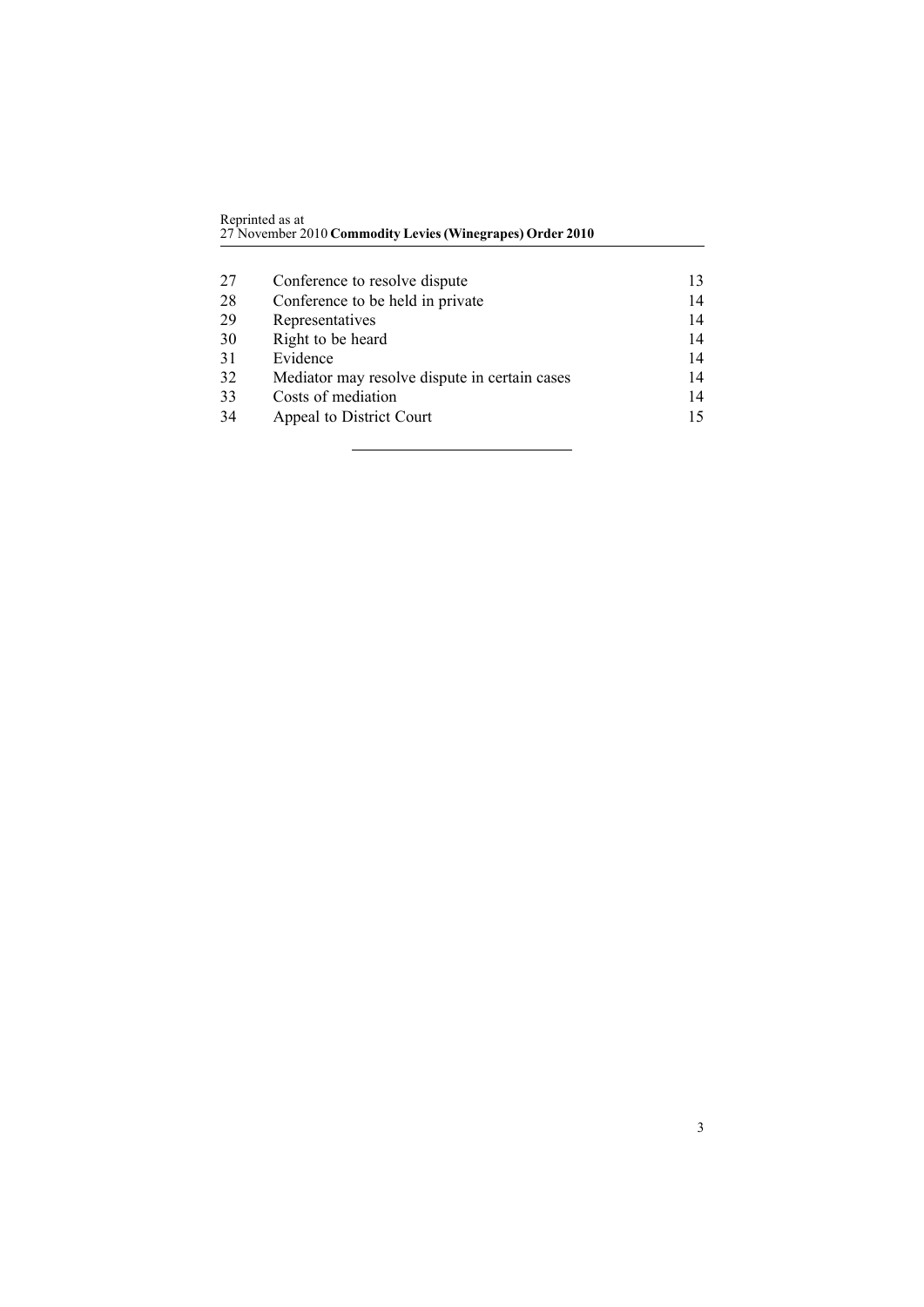# **Order**

## <span id="page-3-0"></span>**1 Title**

This order is the Commodity Levies (Winegrapes) Order 2010.

## **2 Commencement**

This order comes into force on 23 August 2010.

Commodity Levies (Winegrapes) Order 2010: confirmed, on 27 November 2010, by [section](http://www.legislation.govt.nz/pdflink.aspx?id=DLM3251060) 10(b) of the Subordinate Legislation (Confirmation and Validation) Act 2010 (2010 No 127).

## **3 Interpretation**

In this order, unless the context requires another meaning,—

**buyer** means <sup>a</sup> person who buys winegrapes, or grape juice or grape juice concentrate made from winegrapes, in New Zealand from the grower of the grapes

**Council** means the industry organisation known on the commencement of this order as New Zealand Grape Growers Council Incorporated

**farm-gate price** means the price paid to buy winegrapes from their grower (excluding GST)

**free on-board value** means the value of winegrapes specified in the declaration attached to, or forming par<sup>t</sup> of, the Customs entry for the grapes (excluding GST)

**grape juice** means the juice of winegrapes

**grape juice concentrate** means grape juice that has been concentrated by removing water from it

**grower** means <sup>a</sup> person whose business is or includes—

- (a) growing winegrapes for sale or export; or
- (b) growing winegrapes to make grape juice, or grape juice concentrate, for sale or expor<sup>t</sup>

**GST** means goods and services tax payable under the [Goods](http://www.legislation.govt.nz/pdflink.aspx?id=DLM81034) and [Services](http://www.legislation.govt.nz/pdflink.aspx?id=DLM81034) Tax Act 1985

**levy** means the levy imposed by [clause](#page-4-0) 4

**levy money** means money paid under this order as <sup>a</sup> levy **levy year** means,—

(a) for the first levy year, the period starting on the commencement of this order and ending on 30 June 2011: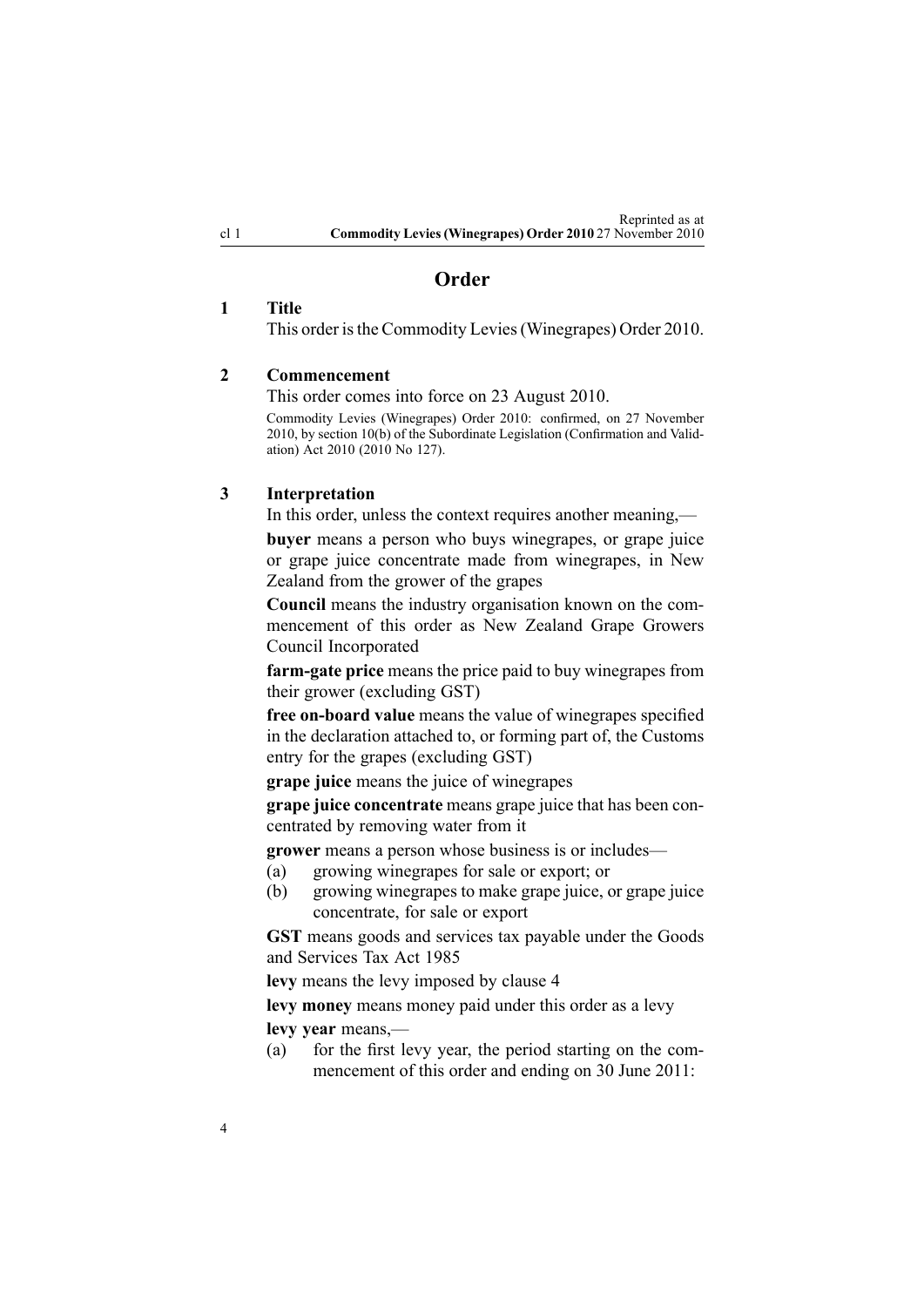<span id="page-4-0"></span>(b) for every other levy year, <sup>a</sup> period of 12 months starting on 1 July and ending on 30 June

**mediator** means <sup>a</sup> person appointed under [clause](#page-12-0) 25 and, in relation to <sup>a</sup> dispute, means <sup>a</sup> mediator appointed to resolve the dispute

#### *New Zealand WineGrower* **or its replacement** means—

- (a) the publication known on the commencement of this order as *New Zealand WineGrower*; or
- (b) any publication that replaces *New Zealand Wine-Grower*; or
- (c) if *New Zealand WineGrower* stops being published and is not replaced, <sup>a</sup> publication that the Minister of Agriculture specifies by notice in the *Gazette*

**notional price** meansthe price set for winegrapes under [clause](#page-5-0) [8](#page-5-0) (excluding GST)

**winegrapes** means grapes of the genus *Vitis* that are grown in New Zealand to make wine, grape juice, or grape juice concentrate.

#### *Levy imposed*

# **4 Levy imposed**

- (1) A levy is imposed on winegrapes that—
	- (a) are grown for sale or export; or
	- (b) are grown to make grape juice, or grape juice concentrate, for sale or export.
- (2) The levy is payable to the Council.

#### *Responsibility for paymen<sup>t</sup> of levy*

**5 Grower primarily responsible for paying levy** The grower of winegrapes is primarily responsible for paying the levy on the grapes.

# **6 Person who must pay levy**

(1) If winegrapes, or grape juice or grape juice concentrate made from winegrapes, are sold in New Zealand by or on behalf of the grower, the buyer must pay the levy on the grapes.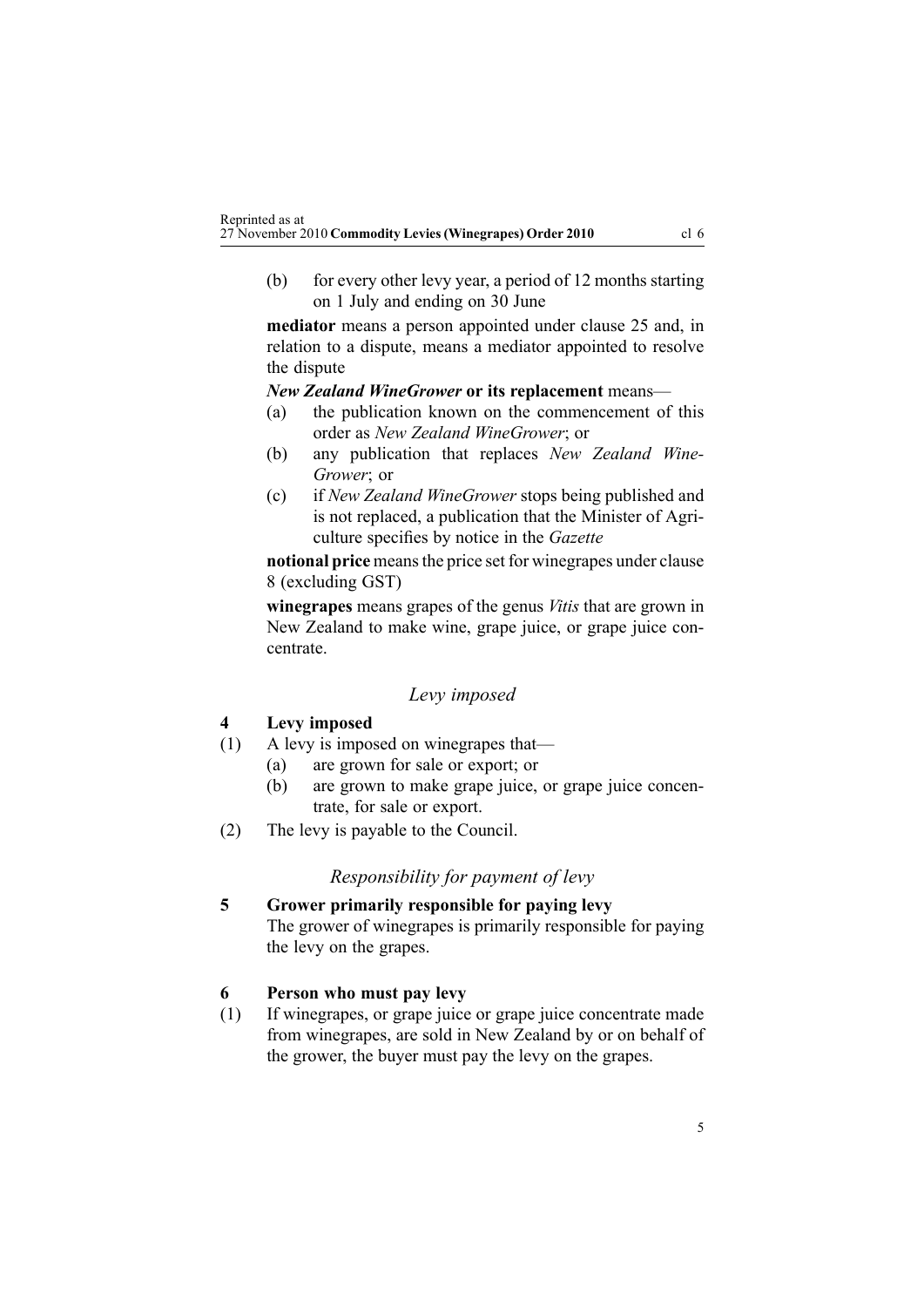- <span id="page-5-0"></span>(2) If winegrapes, or grape juice or grape juice concentrate made from winegrapes, are exported by or on behalf of the grower, the grower must pay the levy on the grapes.
- (3) However, the buyer may recover from the grower any amount the buyer pays as levy (and any GST payable on the levy) by deducting it from any amount payable to the grower.
- (4) The buyer may not charge <sup>a</sup> fee for paying the levy or recovering the amount paid as levy from the grower.

## *Rate of levy*

## **7 Basis of calculation of levy**

The levy on winegrapes is to be calculated,—

- (a) for winegrapes sold in New Zealand by or on behalf of the grower, on the basis of the farm-gate price of the grapes:
- (b) for winegrapes exported by or on behalf of the grower, on the basis of the free on-board value of the grapes:
- (c) for winegrapes made into grape juice or grape juice concentrate that is sold in New Zealand, or exported, by or on behalf of the grower, on the basis of the notional price of the grapes.

# **8 Notional price of winegrapes made into grape juice or concentrate**

- (1) The notional price of winegrapes for <sup>a</sup> levy year is the notional price set by the Council for those grapes—
	- (a) at its annual general meeting held on or before 31 December in that levy year; or
	- (b) for the first levy year, at its annual general meeting in 2010 (whether the meeting occurred before or occurs after the commencement of this order).
- (2) The Council must set the notional price of winegrapes at the price (excluding GST) that, in the Council's opinion, the grower would receive for grapes of that variety if, immediately before the grapes were made into grape juice or grape juice concentrate, the grower had sold them to <sup>a</sup> processor in the same region to make into grape juice or grape juice concentrate (whether or not such <sup>a</sup> processor existed).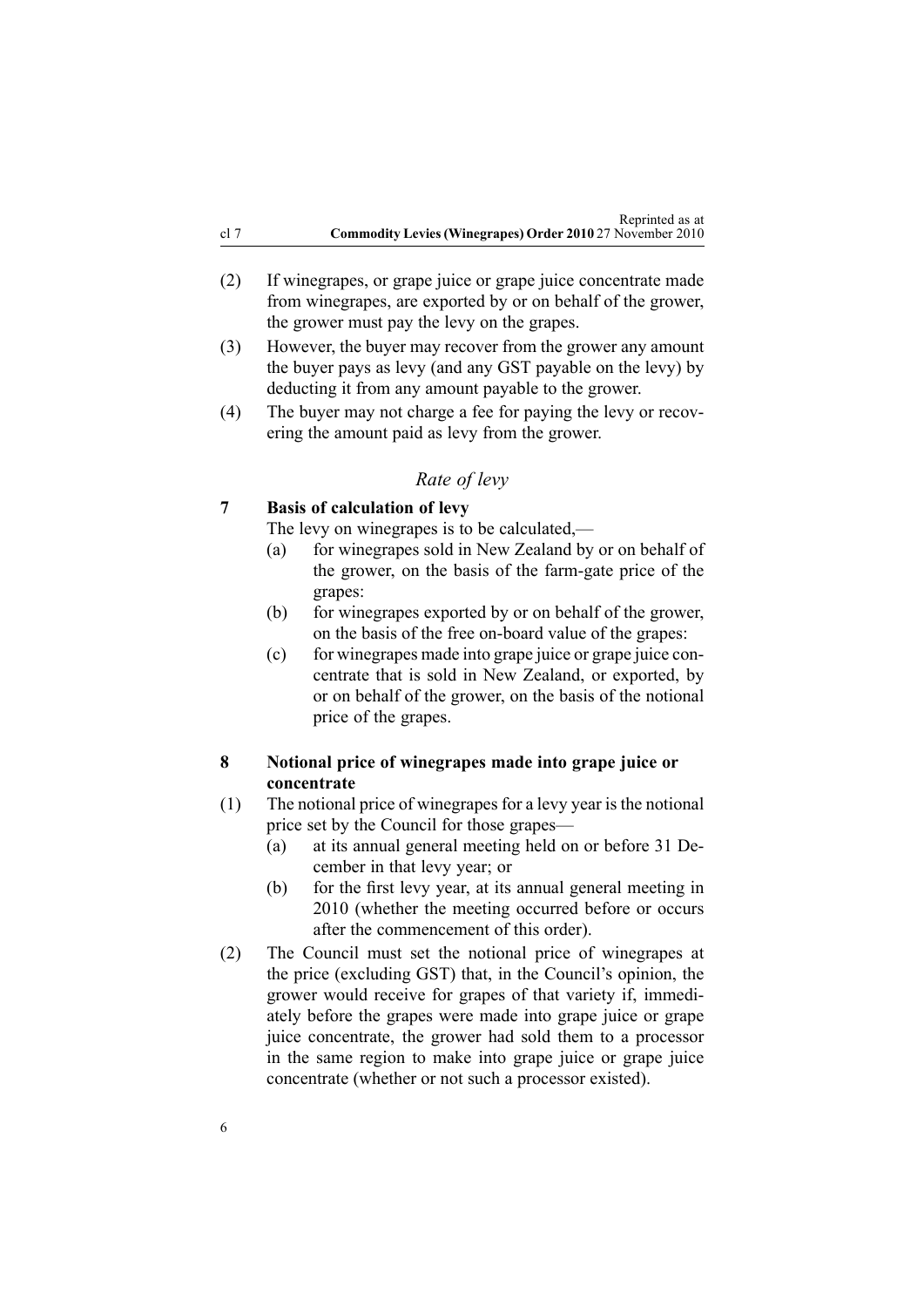- <span id="page-6-0"></span>(3) A notional price takes effect on and from the date it isset under subclause (1).
- (4) As soon as practicable after setting <sup>a</sup> notional price, the Council must notify the price—
	- (a) in the *Gazette*; and
	- (b) in *New Zealand WineGrower* or its replacement; and
	- (c) directly to all growers and buyers whose contact details are known to the Council.

## **9 Levy to be paid at single rate**

The levy is to be paid at <sup>a</sup> single rate.

## **10 Maximum rate of levy**

The maximum rate of levy on winegrapes is 1.5% of the farmgate price, free on-board value, or notional price of the grapes.

## **11 Actual rate of levy set by Council**

- (1) The actual rate of levy for <sup>a</sup> levy year is the rate set by the Council—
	- (a) at its annual general meeting held on or before 31 December in that levy year; or
	- (b) for the first levy year, at its annual general meeting in 2010 (whether the meeting occurred before or occurs after the commencement of this order).
- (2) The rate of levy takes effect on and from the date it is set under subclause  $(1)$ .

#### **12 Previous rate applies if new rate not set**

The following rate of levy continues to apply until <sup>a</sup> new rate is set under clause 11:

- (a) the rate last set under clause 11; or
- (b) if <sup>a</sup> rate has never been set under clause 11, the rate that applied immediately before the commencement of this order.

#### **13 Notification of rate of levy**

As soon as practicable after setting <sup>a</sup> rate of levy, the Council must notify the rate—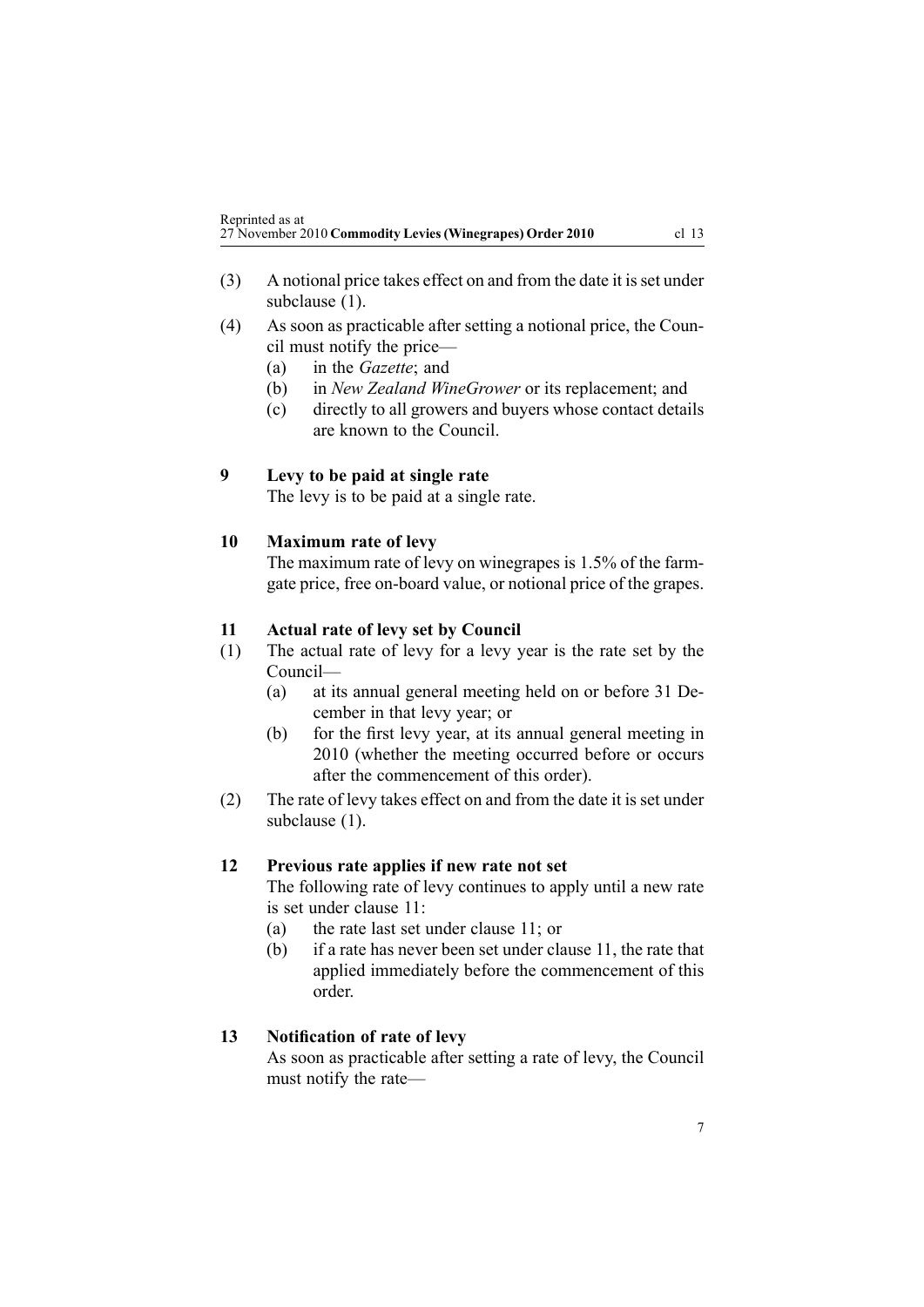- <span id="page-7-0"></span>(a) in the *Gazette*; and
- (b) in 1 or more daily newspapers circulating in the major metropolitan areas; and
- (c) in *New Zealand WineGrower* or its replacement; and
- (d) directly to all growers and buyers whose contact details are known to the Council.

# *Time for paymen<sup>t</sup> of levy*

# **14 When levy payable**

- (1) If winegrapes, or grape juice or grape juice concentrate made from winegrapes, are sold in New Zealand by or on behalf of the grower,—
	- (a) in the case of grapes, juice, or concentrate to be paid for by 2 or more instalments, the due date for paying the levy on grapes to which an instalment relates is the day on which the buyer is liable to pay the instalment; or
	- (b) in any other case, the due date for paying the levy on the grapes is the day on which the buyer is liable to pay for the grapes, juice, or concentrate.
- (2) If winegrapes, or grape juice or grape juice concentrate made from winegrapes, are exported by or on behalf of the grower,—
	- (a) in the case of grapes, juice, or concentrate to be paid for by 2 or more instalments, the due date for paying the levy on grapes to which an instalment relates is the day on which the grower is entitled to be paid the instalment; or
	- (b) in any other case, the due date for paying the levy on the grapes is the day on which the grower is entitled to be paid for the grapes, juice, or concentrate.
- (3) The latest date for paying any levy isthe 20th day of the month after the month in which the levy is due to be paid.

# *Spending of levy money*

# **15 Levy money must be spent**

- (1) The Council may pay levy money to any of its regional associations.
- (2) The Council and its regional associations must—
	- (a) spend all levy money paid to them; and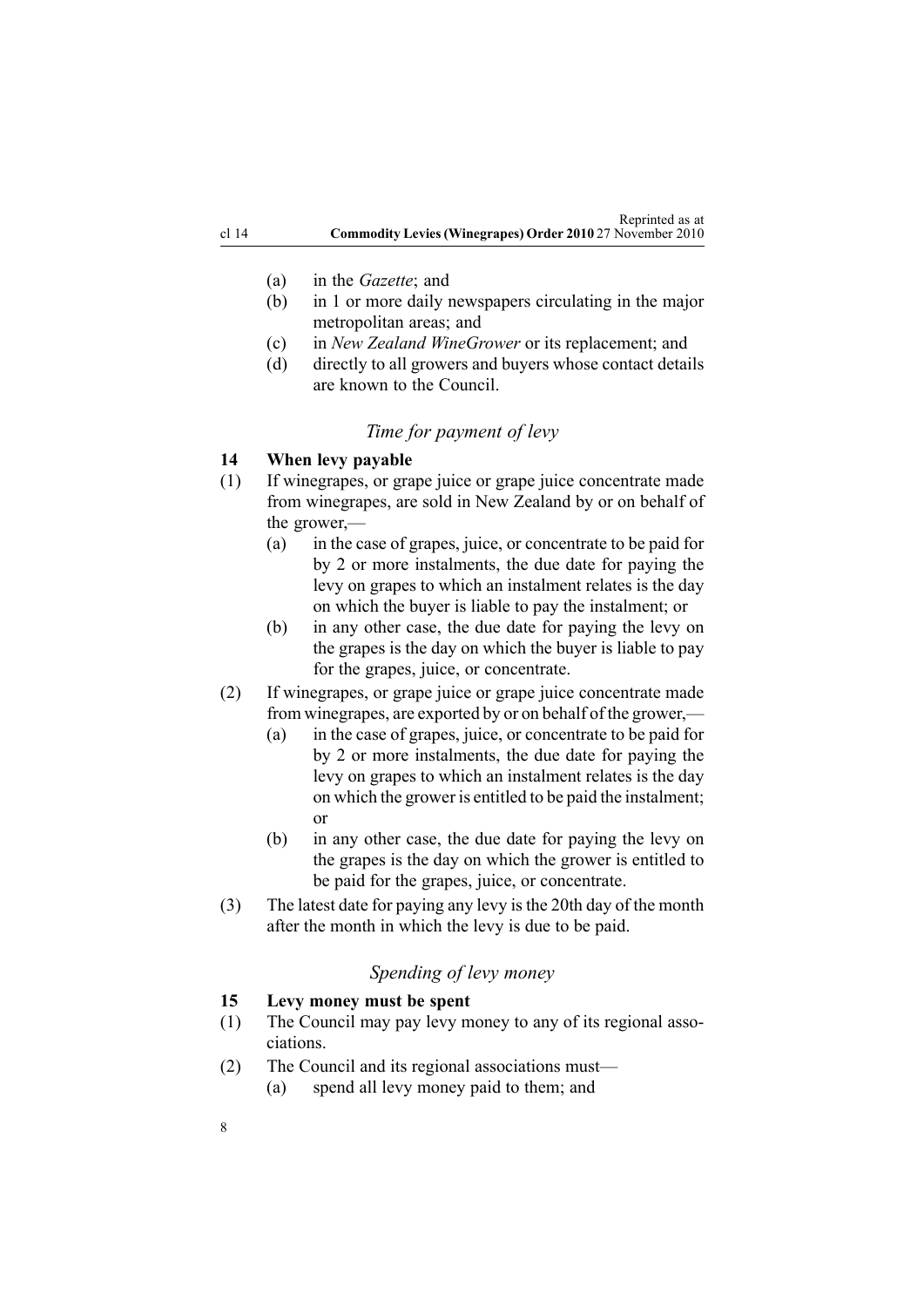<span id="page-8-0"></span>(b) invest the levy money until it is spent.

# **16 How levy money to be spent**

- (1) The Council and its regional associations may spend levy money, at <sup>a</sup> national or regional level, for the following purposes relating to winegrapes:
	- (a) research and development of viticulture and oenology:
	- (b) market research and development:
	- (c) promotion of winegrapes and wine:
	- (d) representation of growers' collective interests:
	- (e) education and training:
	- (f) technology transfer:
	- (g) development of sustainable viticulture:
	- (h) protection and improvement of vine health:
	- (i) implementation of enactments and regulatory programmes:
	- (j) day-to-day administration of the Council and its regional associations.
- (2) The Council and its regional associations must not spend levy money on commercial or trading activities.

# **17 Consultation on how levy money to be spent**

- (1) The Council must, at least every 12 months,—
	- (a) consult growers on how levy money is proposed to be spent; and
	- (b) provide growers with details of how levy money was spen<sup>t</sup> in the previous 12 months.
- (2) For the purposes of subclause (1), the Council must—
	- (a) communicate with growers by—
		- (i) sending regular newsletters to growers whose contact details are known to the Council; and
		- (ii) advertising in *New Zealand WineGrower* or its replacement; and
		- (iii) discussing matters at the technical symposium at any Romeo Bragato Conference; and
		- (iv) using any other method the Council thinks fit; and
	- (b) invite requests for priorities for annual research and other spending; and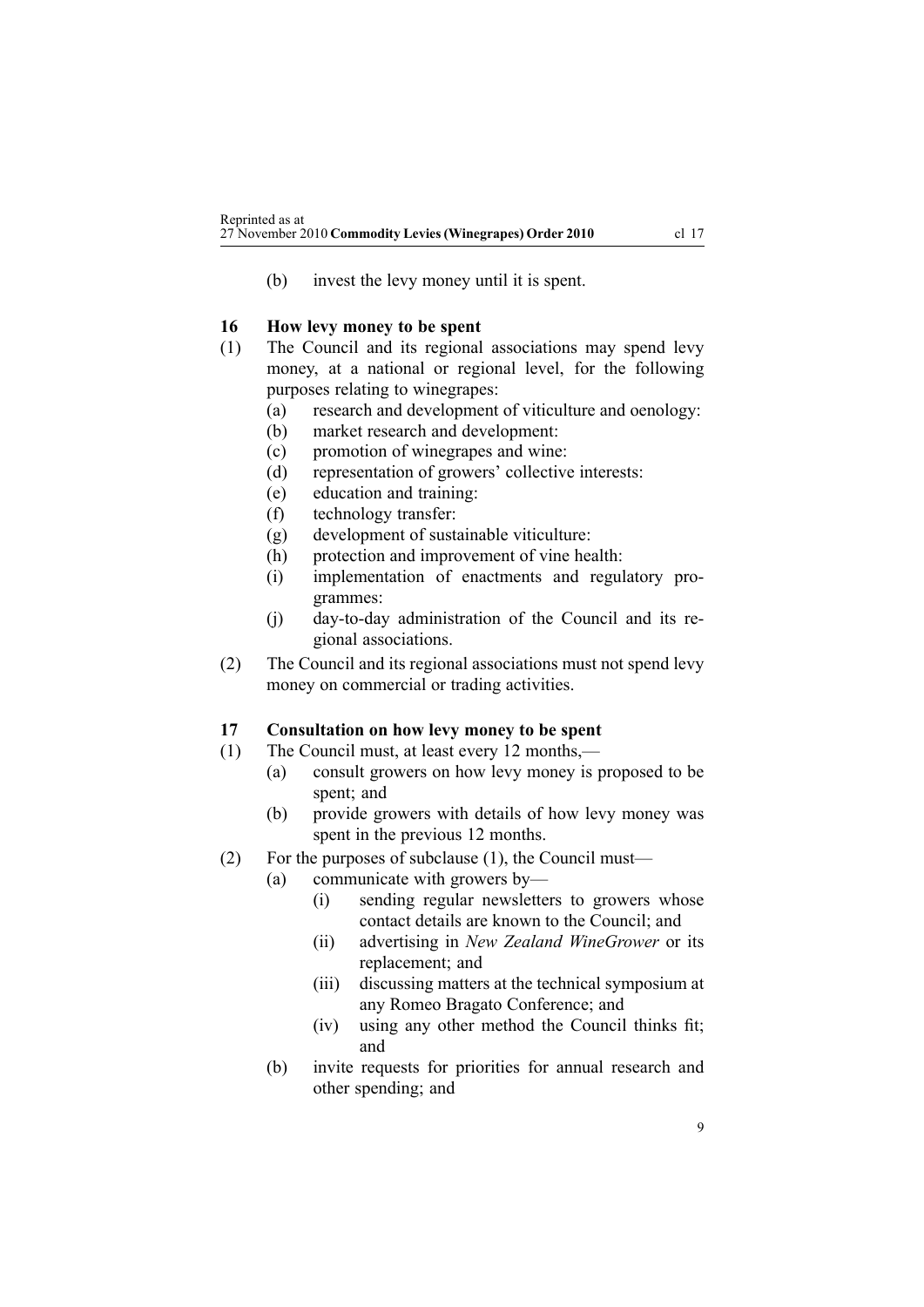- <span id="page-9-0"></span>(c) in accordance with the Council's rules, provide for representation of growers on the Council's committee that allocates research funding; and
- (d) before each annual general meeting, advertise and hold meetings in winegrape-growing regions to consult with growers on how levy money is to be spent; and
- (e) before each annual general meeting, send to growers whose contact details are known to the Council—
	- (i) invitations to attend the meeting; and
	- (ii) <sup>a</sup> draft budget and plan for how levy money is proposed to be spen<sup>t</sup> in the next levy year; and
- (f) at each annual general meeting, presen<sup>t</sup> for approval the final budget and plan for spending.

#### *Record-keeping and information requirements*

## **18 Returns provided by growers and buyers**

- (1) The Council may write to <sup>a</sup> grower or buyer requesting any information the Council needs to calculate an amount of levy to be paid by the grower or buyer.
- (2) The grower or buyer must provide the information to the Council in writing as soon as is reasonably practicable after receiving the request.

#### **19 Growers must keep records**

- (1) A grower of winegrapes must keep records of the following details for each sale or expor<sup>t</sup> of the grapes, or of grape juice or grape juice concentrate made from the grapes:
	- (a) the quantity of grapes, juice, or concentrate sold or exported:
	- (b) the variety or varieties of grape:
	- (c) the full name of the buyer or importer of the grapes:
	- (d) the price received:
	- (e) the quantity of grapes made into juice or concentrate (if any):
	- (f) if the grower paid levy to the Council,—
		- (i) the amount or amounts of levy paid; and
		- (ii) when the amount or amounts of levy were paid:

10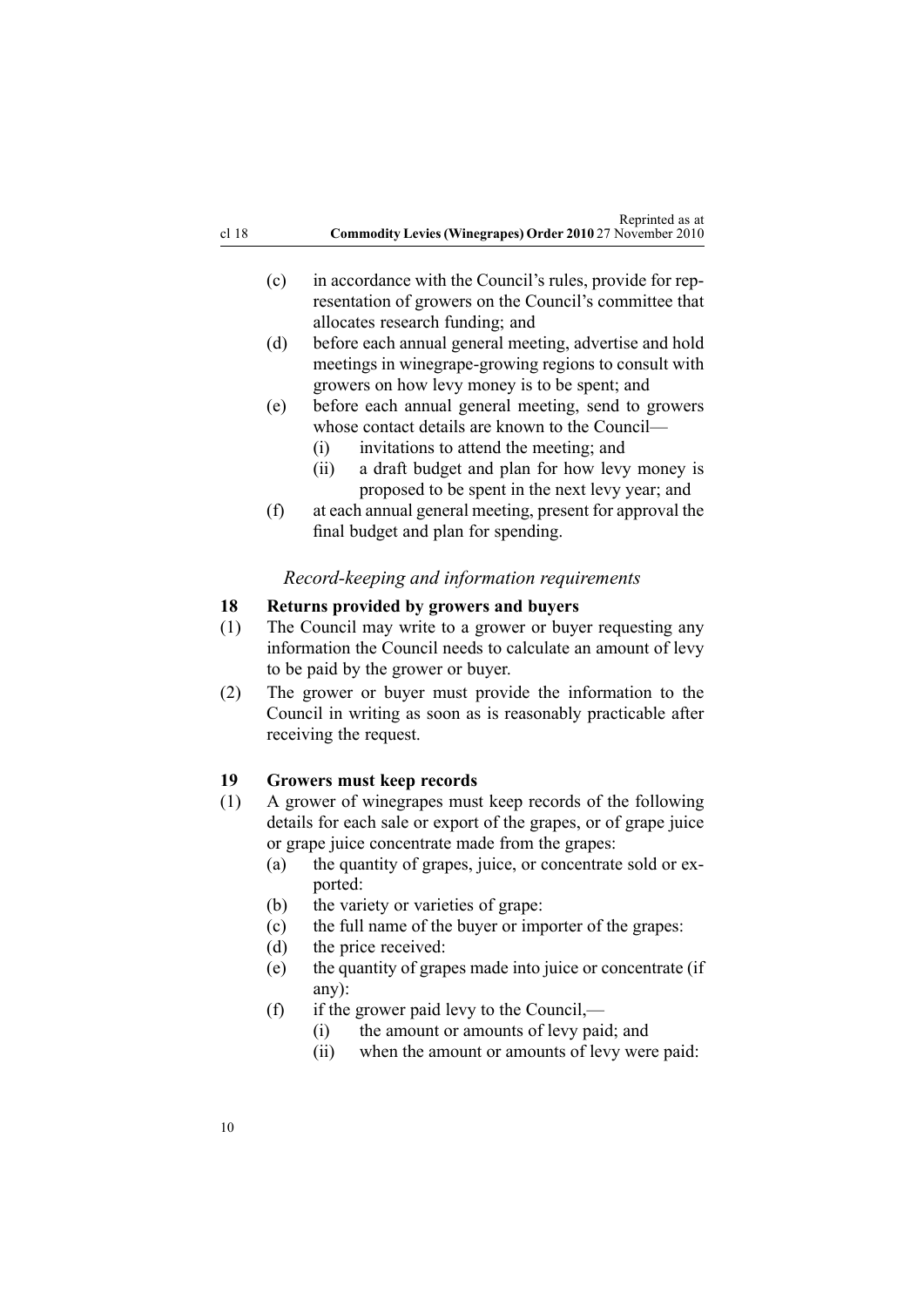- <span id="page-10-0"></span>(g) if the grapes, juice, or concentrate were exported, <sup>a</sup> copy of any declaration attached to, or forming par<sup>t</sup> of, the Customs entry for their export.
- (2) The grower must retain records for 2 years after the end of the levy year to which they relate.

# **20 Buyers must keep records**

- (1) A buyer must keep records of the following details for each purchase of winegrapes, or of grape juice or grape juice concentrate made from winegrapes:
	- (a) the quantity of grapes, juice, or concentrate purchased:
	- (b) the variety or varieties of grape:
	- (c) the full name of the grower of the grapes:
	- (d) the price paid:
	- (e) the amount or amounts of levy that the buyer paid to the Council:
	- (f) when the amount or amounts of levy were paid.
- (2) The buyer must retain records for 2 years after the end of the levy year to which they relate.

# **21 Council must keep records**

- (1) The Council must keep records of—
	- (a) each amount of levy money the Council received from <sup>a</sup> person, the full name of the person, and when the Council received the amount; and
	- (b) each amount of levy money the Council paid to <sup>a</sup> regional association, the name of the association, and when the Council paid the amount; and
	- (c) each amount of levy money the Council or <sup>a</sup> regional association invested (if any), and how and when the amount was invested; and
	- (d) each amount of levy money the Council or <sup>a</sup> regional association spent, and how and when the amount was spent.
- (2) The Council must retain records for 2 years after the end of the levy year in which the relevant amount of levy money was received, paid, invested, or spen<sup>t</sup> (as the case may be).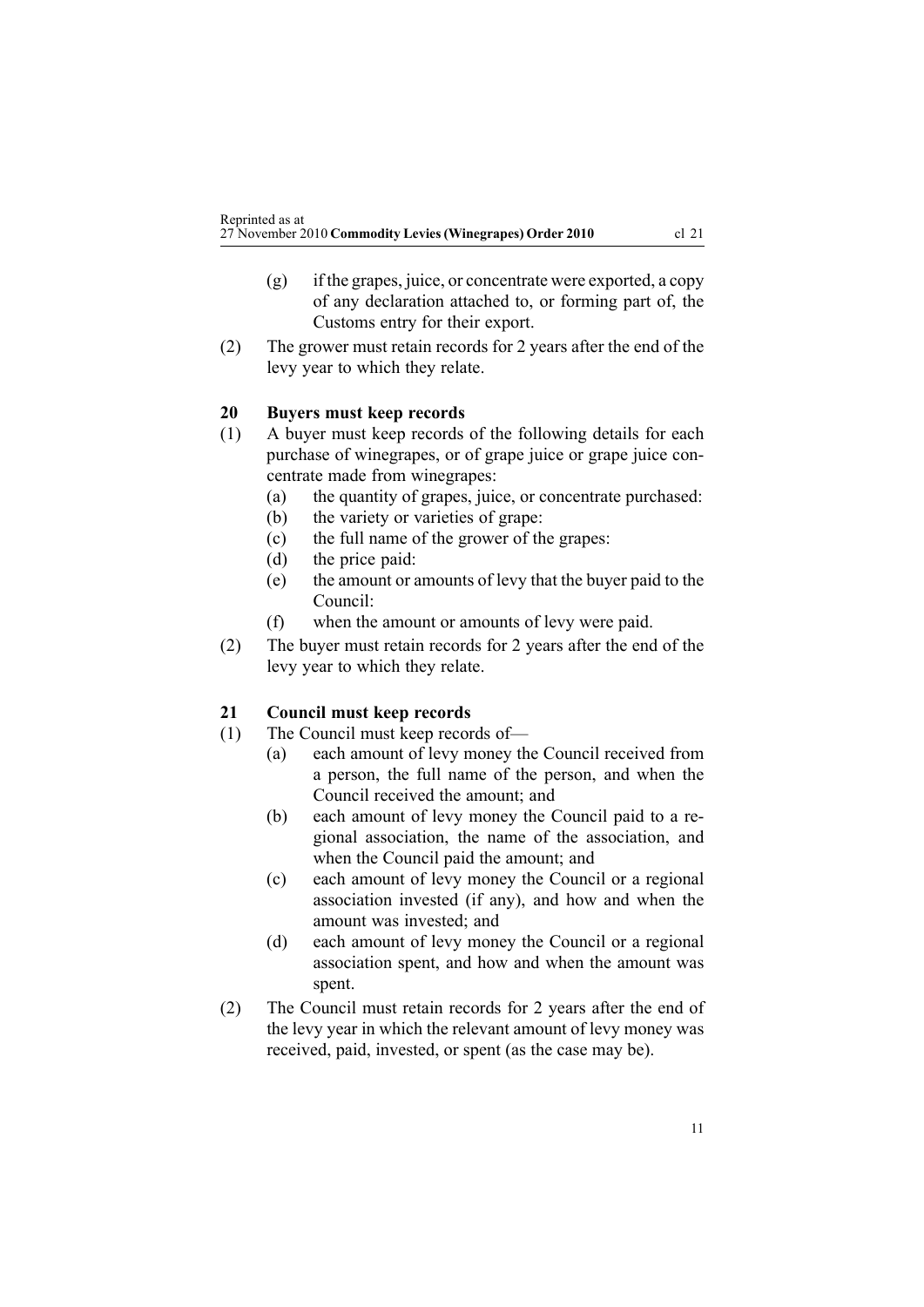# <span id="page-11-0"></span>**22 Confidentiality of information**

- (1) An officer, employee, or agen<sup>t</sup> of the Council must not disclose any information obtained, or obtained as <sup>a</sup> result of actions taken,—
	- (a) under this order; or
	- (b) under the [Commodity](http://www.legislation.govt.nz/pdflink.aspx?id=DLM226673) Levies Act 1990 in relation to this order.
- (2) Subclause (1) does not affect or preven<sup>t</sup> the disclosure of information—
	- (a) to an officer, employee, or agen<sup>t</sup> of the Council; or
	- (b) with the consent of every identifiable person to whom it relates; or
	- (c) for statistical or research purposes if the information is disclosed in <sup>a</sup> form that does not identify any person; or
	- (d) that is required by law.
- (3) Subclause (1) does not affect or preven<sup>t</sup> the disclosure of information for the purposes of—
	- (a) complying with [section](http://www.legislation.govt.nz/pdflink.aspx?id=DLM227345) 17(1) or [25](http://www.legislation.govt.nz/pdflink.aspx?id=DLM227355) of the Commodity Levies Act 1990; or
	- (b) giving evidence in any legal proceedings taken under or in relation to this order; or
	- (c) determining the voting entitlements, or counting the votes, of growers.

#### *Miscellaneous provisions*

#### **23 Conscientious objectors**

- (1) A grower or buyer who objects on conscientious or religious grounds to paying an amount of levy to the Council may instead pay the amount to the Director-General of the Ministry of Agriculture and Forestry.
- (2) The Director-General must pay the amount to the Council.

# **24 Remuneration of auditors**

A person appointed as an auditor under [section](http://www.legislation.govt.nz/pdflink.aspx?id=DLM227341) 15 of the Commodity Levies Act 1990 must be remunerated by the Council at <sup>a</sup> rate determined by the Minister of Agriculture after consultation with the Council.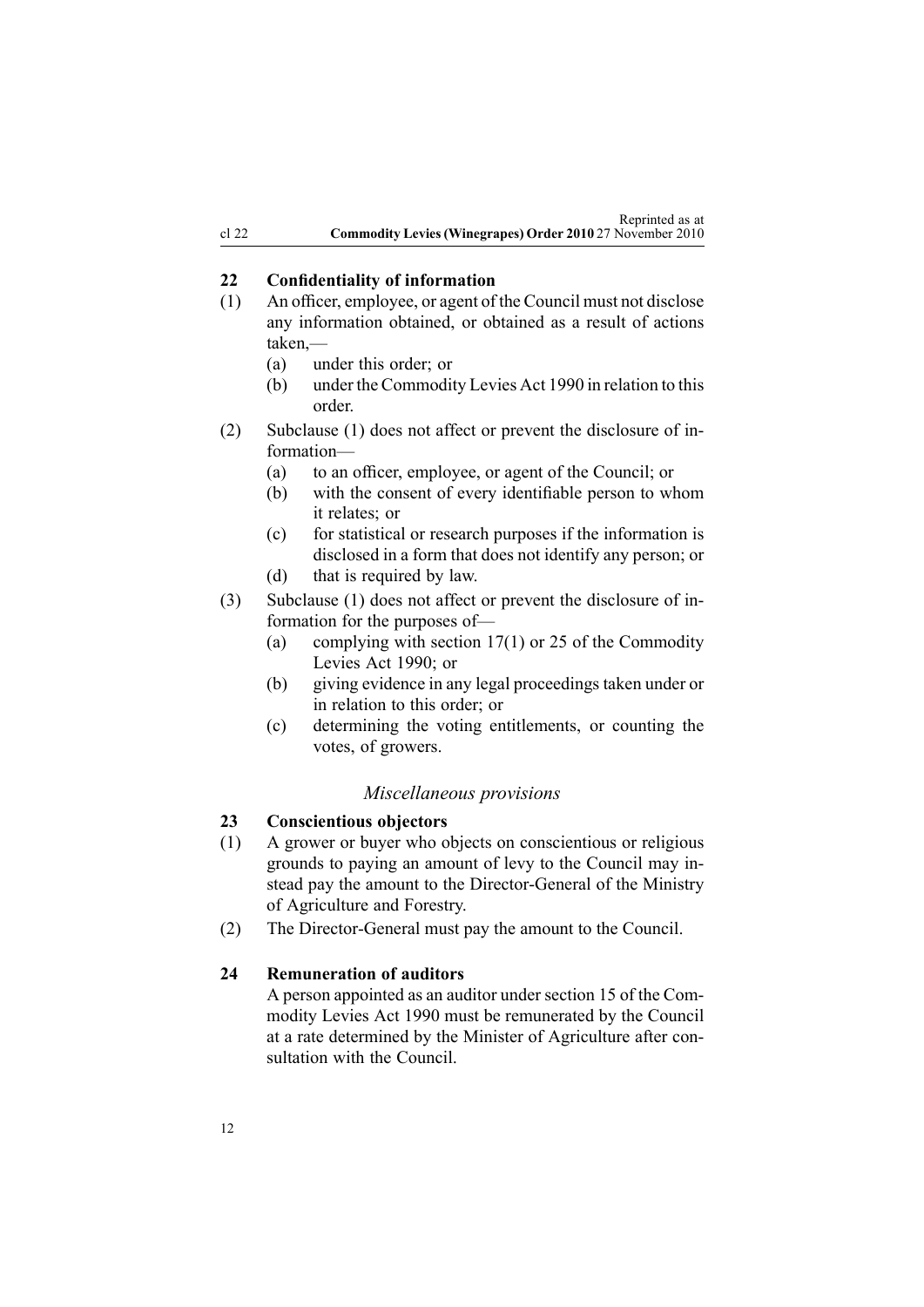# *Mediation of disputes*

# <span id="page-12-0"></span>**25 Appointment of mediators**

- (1) This clause applies to any dispute about—
	- (a) whether <sup>a</sup> person is required to pay the levy; or
	- (b) the amount of levy payable.
- (2) Any party to <sup>a</sup> dispute may ask the President of the Arbitrators and Mediators Institute of New Zealand Incorporated to appoint <sup>a</sup> person to resolve the dispute by mediation.
- (3) If asked under subclause (2), the President (or <sup>a</sup> person authorised by the President) may appoint <sup>a</sup> person to resolve the dispute by mediation.
- (4) The mediator's appointment ends if—
	- (a) the parties to the dispute resolve it by agreement; or
	- (b) the mediator resolves the dispute under [clause](#page-13-0) 32.

#### **26 Remuneration of mediators**

- (1) A mediator must be paid remuneration (by way of fees and allowances) agreed to by the parties to the dispute.
- (2) If the parties to <sup>a</sup> dispute cannot agree on <sup>a</sup> mediator's remuneration, the President of the Arbitrators and Mediators Institute of New Zealand Incorporated (or <sup>a</sup> person authorised by the President) must—
	- (a) fix the remuneration to be paid to the mediator; and
	- (b) specify how much of that remuneration (if any) each party must pay.
- (3) A party must pay to the mediator any amount specified as payable by that party under subclause (2)(b).

#### **27 Conference to resolve dispute**

- (1) A mediator may organise, and preside at, 1 or more conferences between the parties to <sup>a</sup> dispute to try to resolve the dispute.
- (2) Every conference must be held on <sup>a</sup> day, and at <sup>a</sup> time and place, fixed by the mediator and notified in writing to the parties.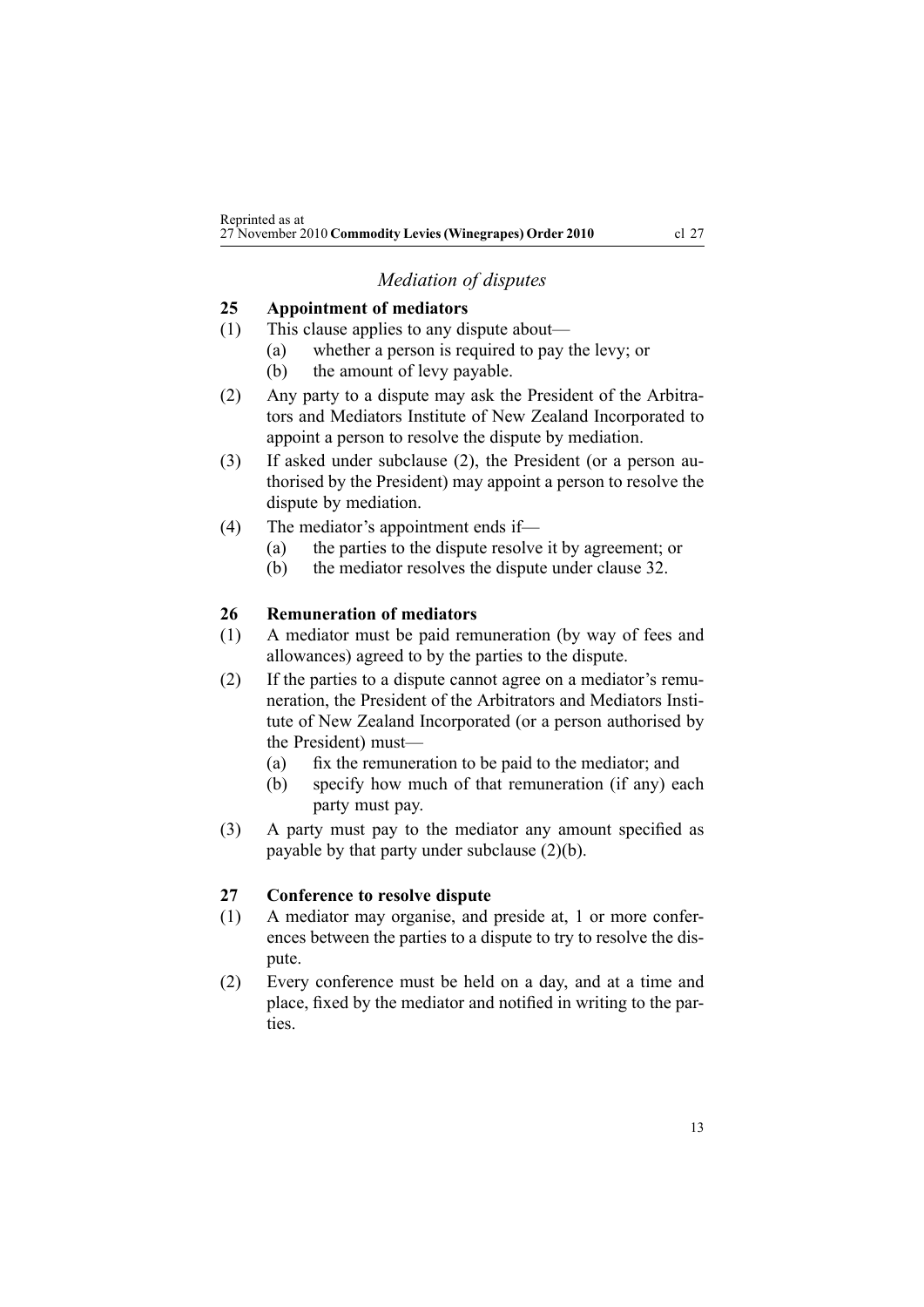# <span id="page-13-0"></span>**28 Conference to be held in private**

Only the mediator and the parties to <sup>a</sup> dispute may attend <sup>a</sup> conference, unless clause 29 applies.

# **29 Representatives**

A mediator may allow <sup>a</sup> representative of any party to <sup>a</sup> dispute to attend <sup>a</sup> conference if the mediator is satisfied that it is appropriate in the circumstances.

# **30 Right to be heard**

The following persons may be heard at <sup>a</sup> conference:

- (a) every party to the dispute; and
- (b) every representative of <sup>a</sup> party allowed by the mediator to attend the conference.

## **31 Evidence**

- (1) A mediator may hear and take into account any relevant evidence or information, whether or not it would be admissible in <sup>a</sup> court.
- (2) A mediator may, on the mediator's own initiative, seek and receive any evidence, and make any investigations and inquiries, that the mediator thinks desirable to resolve <sup>a</sup> dispute.
- (3) A mediator may require any person giving evidence at <sup>a</sup> conference to verify the evidence by statutory declaration.

#### **32 Mediator may resolve dispute in certain cases**

- (1) A mediator may resolve the dispute for the parties if—
	- (a) the dispute is not resolved at <sup>a</sup> conference; or
	- (b) the mediator believes that the parties are unlikely to resolve the dispute, whether or not they confer directly.
- (2) A mediator who resolves <sup>a</sup> dispute under subclause (1) must give each of the parties written notice of the mediator's decision and the reasons for the decision.
- (3) The parties must comply with the mediator's decision.

#### **33 Costs of mediation**

Each party must pay the party's own costs in relation to the mediation.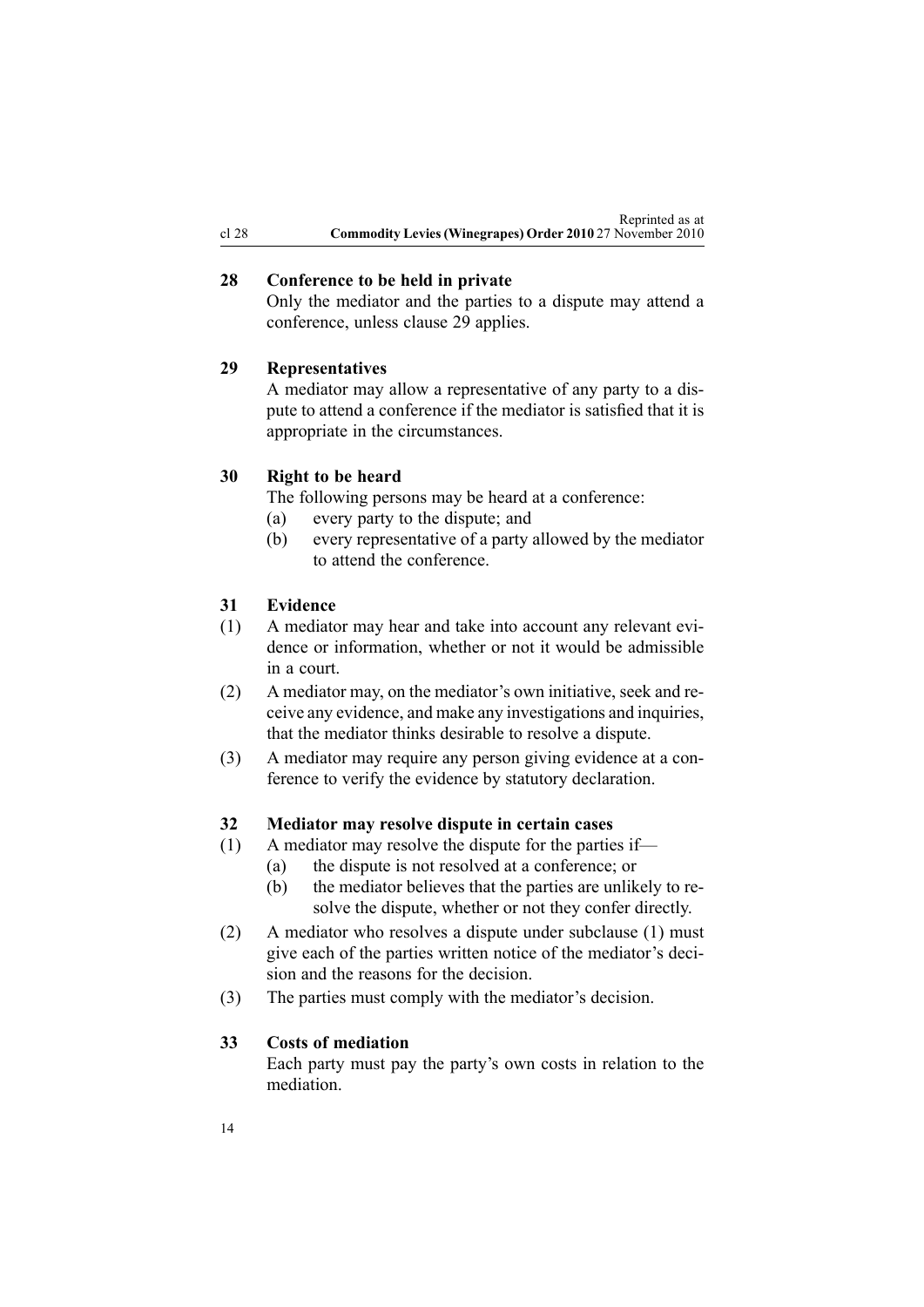<span id="page-14-0"></span>Reprinted as at 27 November 2010 **Commodity Levies(Winegrapes) Order 2010** Explanatory note

# **34 Appeal to District Court**

- (1) A party to <sup>a</sup> dispute who is dissatisfied with the decision made by <sup>a</sup> mediator under [clause](#page-13-0) 32 may appeal to <sup>a</sup> District Court against the decision.
- (2) The appeal must be brought by filing <sup>a</sup> notice of appeal—
	- (a) within 28 days after the day on which the decision is made; or
	- (b) within any longer time that <sup>a</sup> District Court Judge allows.
- (3) The Registrar of the court must—
	- (a) fix the time and place for the hearing of the appeal; and
	- (b) notify the time and place to the appellant and the other parties to the dispute; and
	- (c) serve <sup>a</sup> copy of the notice of appeal on every other party to the dispute.
- (4) Every party to the dispute may appear and be heard at the hearing of the appeal.
- (5) The District Court may confirm, vary, or reverse the mediator's decision.
- (6) The filing of <sup>a</sup> notice of appeal does not operate as <sup>a</sup> stay of any process for the enforcement of the mediator's decision.

Rebecca Kitteridge, Clerk of the Executive Council.

# **Explanatory note**

*This note is not par<sup>t</sup> of the order, but isintended to indicate its general effect.*

This order comes into force on 23 August 2010. It replaces the [Com](http://www.legislation.govt.nz/pdflink.aspx?id=DLM278967)modity Levies [\(Winegrapes\)](http://www.legislation.govt.nz/pdflink.aspx?id=DLM278967) Order 2004, which was deemed to have been revoked at the end of 22 August 2010 (under [section](http://www.legislation.govt.nz/pdflink.aspx?id=DLM227338) 13 of the Commodity Levies Act 1990).

This order imposes <sup>a</sup> levy on all grapes of the genus *Vitis* that are grown in New Zealand to make wine, grape juice, or grape juice concentrate (**winegrapes**) for sale or export.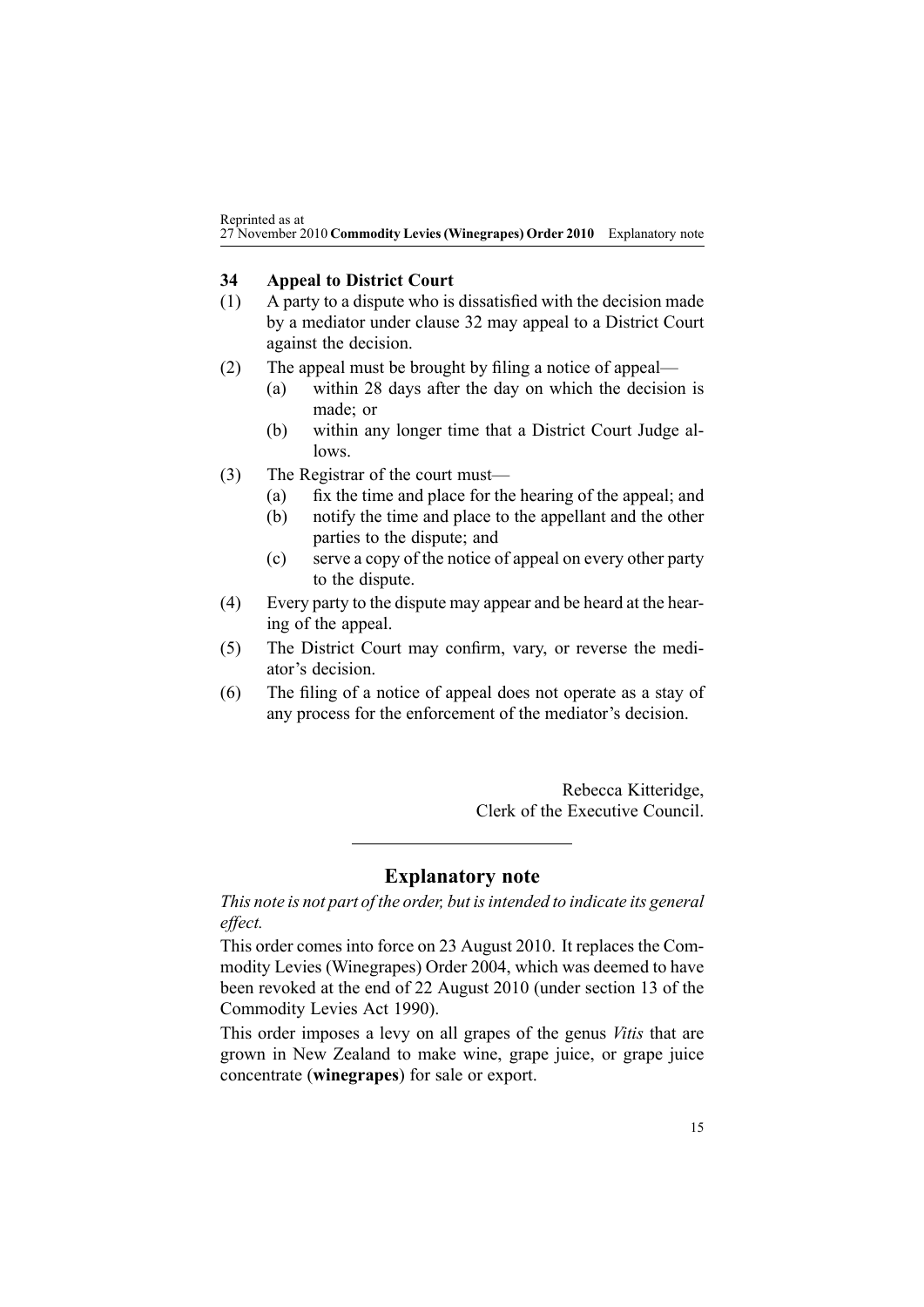Explanatory note **Commodity Levies(Winegrapes) Order 2010** 27 November 2010 Reprinted as at

The levy is payable to New Zealand Grape Growers Council Incorporated. The grower of winegrapesis primarily responsible for paying the levy. However, in some situations, the buyer of winegrapes, or grape juice or grape juice concentrate made from winegrapes, must pay the levy, but may recover it from the grower.

The order expires 6 years after it is made (because of [section](http://www.legislation.govt.nz/pdflink.aspx?id=DLM227338) 13(1) of the Commodity Levies Act 1990), unless it is revoked or extended before then.

Issued under the authority of the Acts and [Regulations](http://www.legislation.govt.nz/pdflink.aspx?id=DLM195097) Publication Act 1989. Date of notification in *Gazette*: 8 July 2010.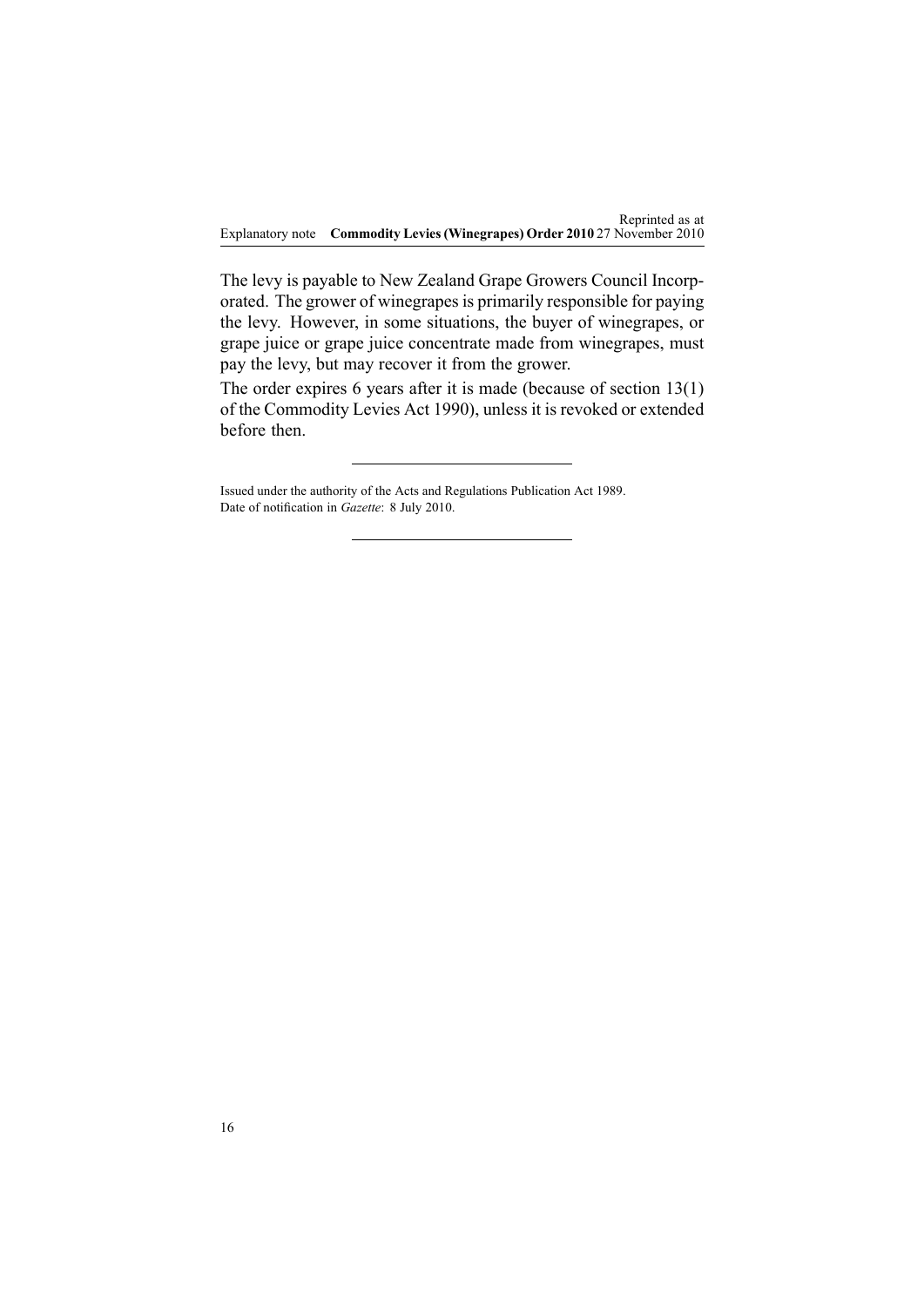#### **Contents**

- 1 General
- 2 Status of reprints
- 3 How reprints are prepared
- 4 Changes made under section 17C of the Acts and Regulations Publication Act 1989
- 5 List of amendments incorporated in this reprint (most recent first)

#### **Notes**

## *1 General*

This is <sup>a</sup> reprint of the Commodity Levies (Winegrapes) Order 2010. The reprint incorporates all the amendments to the order as at 27 November 2010, as specified in the list of amendments at the end of these notes.

Relevant provisions of any amending enactments that contain transitional, savings, or application provisions that cannot be compiled in the reprint are also included, after the principal enactment, in chronological order. For more information, *see* <http://www.pco.parliament.govt.nz/reprints/>.

## *2 Status of reprints*

Under [section](http://www.legislation.govt.nz/pdflink.aspx?id=DLM195439) 16D of the Acts and Regulations Publication Act 1989, reprints are presumed to correctly state, as at the date of the reprint, the law enacted by the principal enactment and by the amendments to that enactment. This presumption applies even though editorial changes authorised by [section](http://www.legislation.govt.nz/pdflink.aspx?id=DLM195466) [17C](http://www.legislation.govt.nz/pdflink.aspx?id=DLM195466) of the Acts and Regulations Publication Act 1989 have been made in the reprint.

This presumption may be rebutted by producing the official volumes of statutes or statutory regulations in which the principal enactment and its amendments are contained.

#### *3 How reprints are prepared*

A number of editorial conventions are followed in the preparation of reprints. For example, the enacting words are not included in Acts, and provisions that are repealed or revoked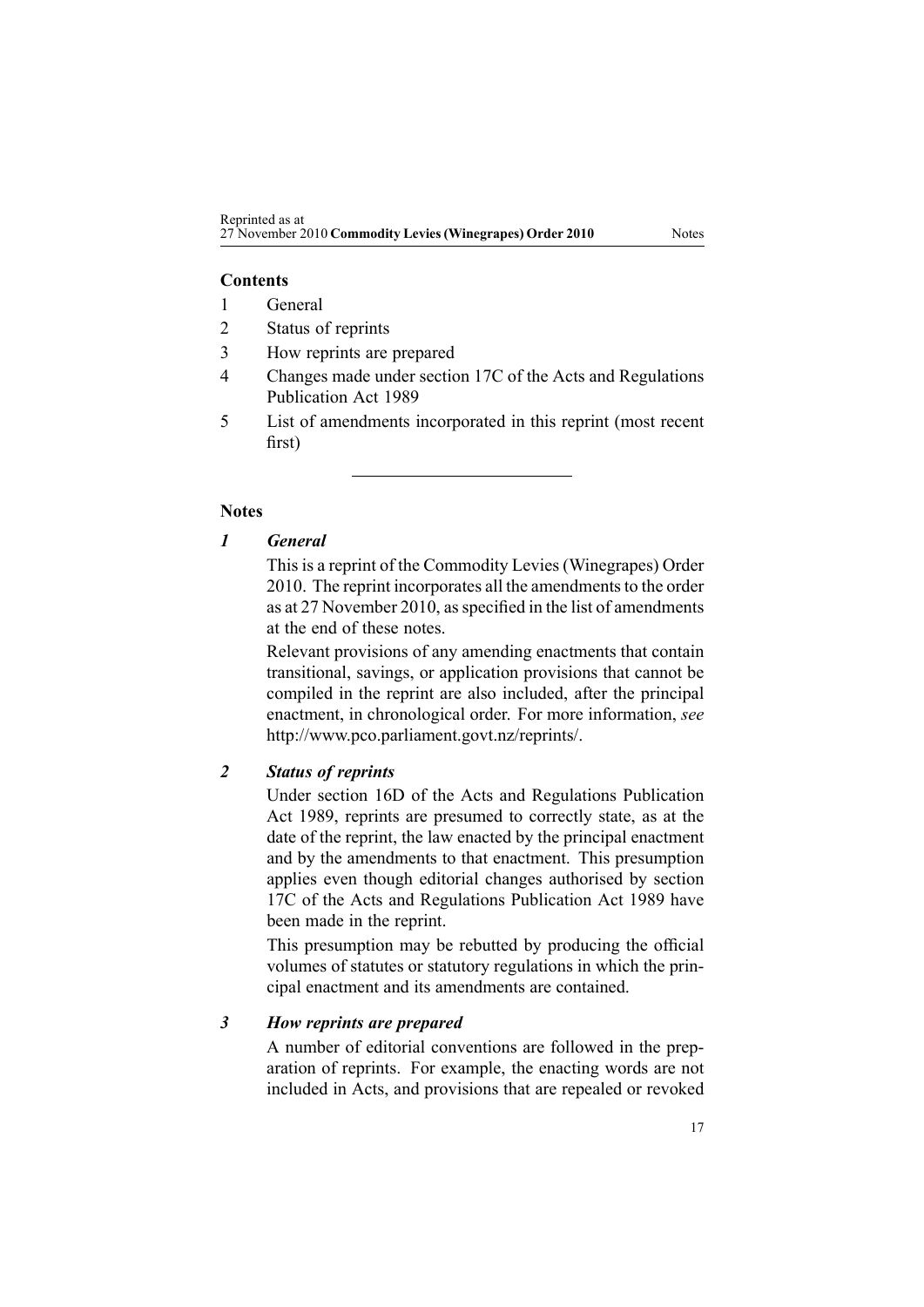are omitted. For <sup>a</sup> detailed list of the editorial conventions, *see* [http://www.pco.parliament.govt.nz/editorial-conventions/](http://www.pco.parliament.govt.nz/editorial-conventions/ ) or Part 8 of the *Tables of New Zealand Acts and Ordinances and Statutory Regulations and Deemed Regulations in Force*.

# *4 Changes made under section 17C of the Acts and Regulations Publication Act 1989*

[Section](http://www.legislation.govt.nz/pdflink.aspx?id=DLM195466) 17C of the Acts and Regulations Publication Act 1989 authorises the making of editorial changes in <sup>a</sup> reprint as set out in [sections](http://www.legislation.govt.nz/pdflink.aspx?id=DLM195468) 17D and [17E](http://www.legislation.govt.nz/pdflink.aspx?id=DLM195470) of that Act so that, to the extent permitted, the format and style of the reprinted enactment is consistent with current legislative drafting practice. Changes that would alter the effect of the legislation are not permitted.

A new format of legislation wasintroduced on 1 January 2000. Changesto legislative drafting style have also been made since 1997, and are ongoing. To the extent permitted by [section](http://www.legislation.govt.nz/pdflink.aspx?id=DLM195466) 17C of the Acts and Regulations Publication Act 1989, all legislation reprinted after 1 January 2000 is in the new format for legislation and reflects current drafting practice at the time of the reprint.

In outline, the editorial changes made in reprints under the authority of [section](http://www.legislation.govt.nz/pdflink.aspx?id=DLM195466) 17C of the Acts and Regulations Publication Act 1989 are set out below, and they have been applied, where relevant, in the preparation of this reprint:

- • omission of unnecessary referential words (such as "of this section" and "of this Act")
- • typeface and type size (Times Roman, generally in 11.5 point)
- • layout of provisions, including:
	- •indentation
	- • position of section headings (eg, the number and heading now appear above the section)
- • format of definitions (eg, the defined term now appears in bold type, without quotation marks)
- • format of dates (eg, <sup>a</sup> date formerly expressed as "the 1st day ofJanuary 1999" is now expressed as "1 January 1999")